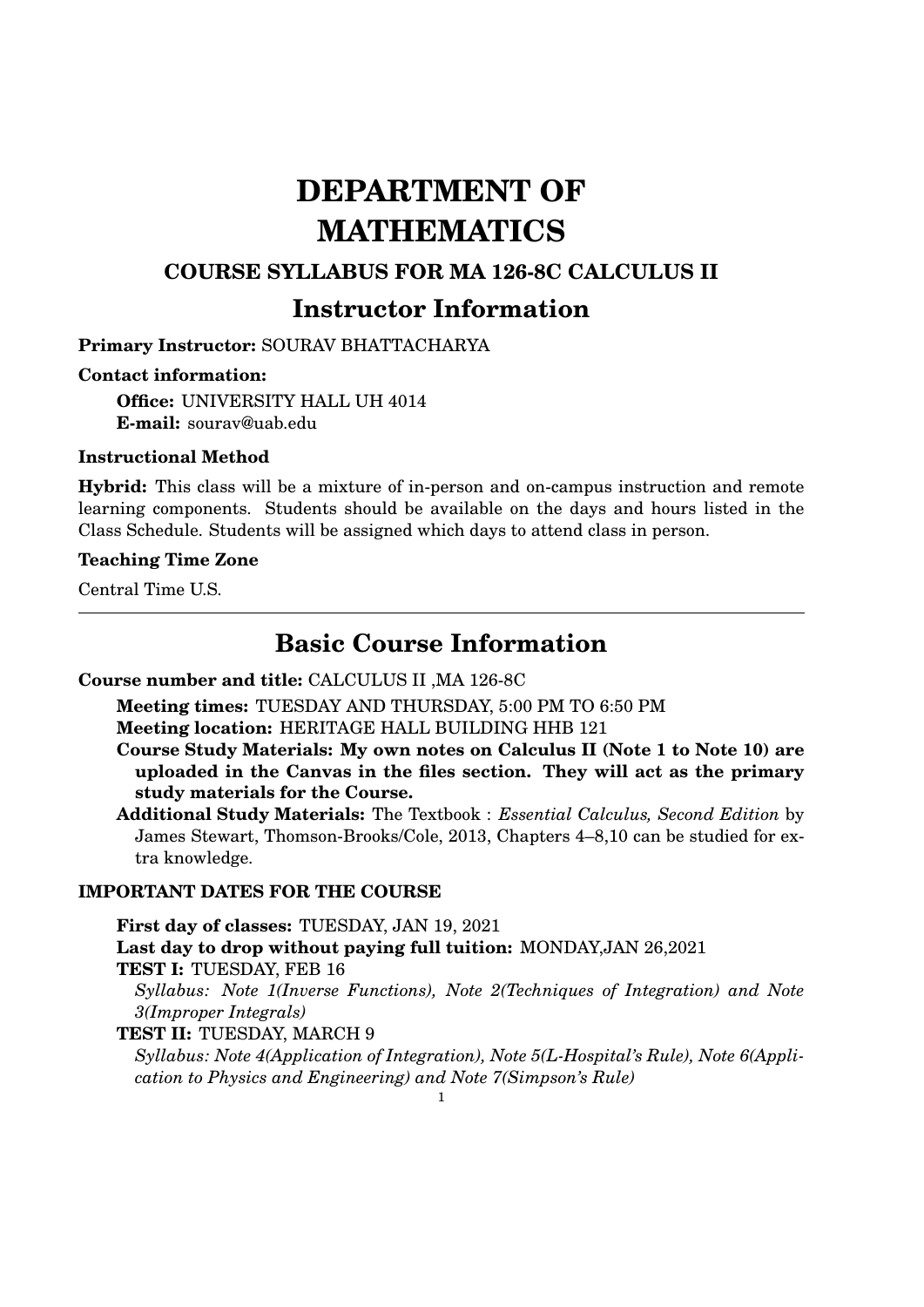2

**TEST III:** TUESDAY, MARCH 30 *Syllabus: Note 8(Vectors), Note 9(Vector Calculus)* **TEST IV:** THURSDAY, APRIL 15 *Syllabus: Note 10(Sequences and Series)* **Last day of class:** Friday April 23, 2021. **FINAL EXAM:** WEDNESDAY, APRIL 28 *Syllabus: Whole Syllabus(Note 1 to 10)*

#### **COURSE OFFICIAL POLICIES**

- **CORRESPONDENCE**: *Please make sure that you are able to receive e-mail through your Blazer-ID account. Official course announcements may be sent to that address.*
- **METHOD OF TEACHING**: *In the class meetings of 2 hrs I will explain the theory in the Notes and do the problems from the exercises.*
- **HOMEWORK**: The homework is completely online and given through a software called *Webassign*. Follow the following steps:
	- (1) *Go to www.webassign.net and click on I HAVE A CLASS KEY in the* signing *link*
	- (2) *Enter the following course key:*

#### **uab 0485 4118**

*and proceed. (If prompted for your institution, enter* uab*)*

- (3) *When prompted to purchase an access code, select ". . . trial period" (Do not purchase an access code at this time. However, you must purchase an access code within two weeks for you to continue using the system beyond the twoweek trial period. The system will prompt you to enter your access code when the deadline approaches. Your book may have an access code bundled with it. You must use it. Considering buying options, you may also want to look at https://www.cengage.com/unlimited/*
- (4) *After your first registration, you can sign in as returning user.*
- (5) *Should you run into technical problems Enhanced WebAssign provides technical support online and/or by phone.*
- **CONDUCT OF TESTS**: *The question paper will consist of 10 problems. The questions will be modeled on the exercises in the Notes. You are required to show your work for each problem. The tests will be conducted through Zoom. On test day the students are expected not to come to the class. The following rules will have to be followed:*
	- (1) *The question paper will be emailed to you at at 5:00 pm on the Test Day*
	- (2) *You will write your answers in a seperate sheet of paper.*
	- (3) *Before starting to write, you will join the Zoom meeting for that day. You will keep your camera on during the entire duration of the test so that I can proctor you.*
	- (4) *After writing the test, you will take a snap of your answers or scan it, convert the file to pdf and then upload the file to canvas at the slot meant for the test no later than 7:00 pm.*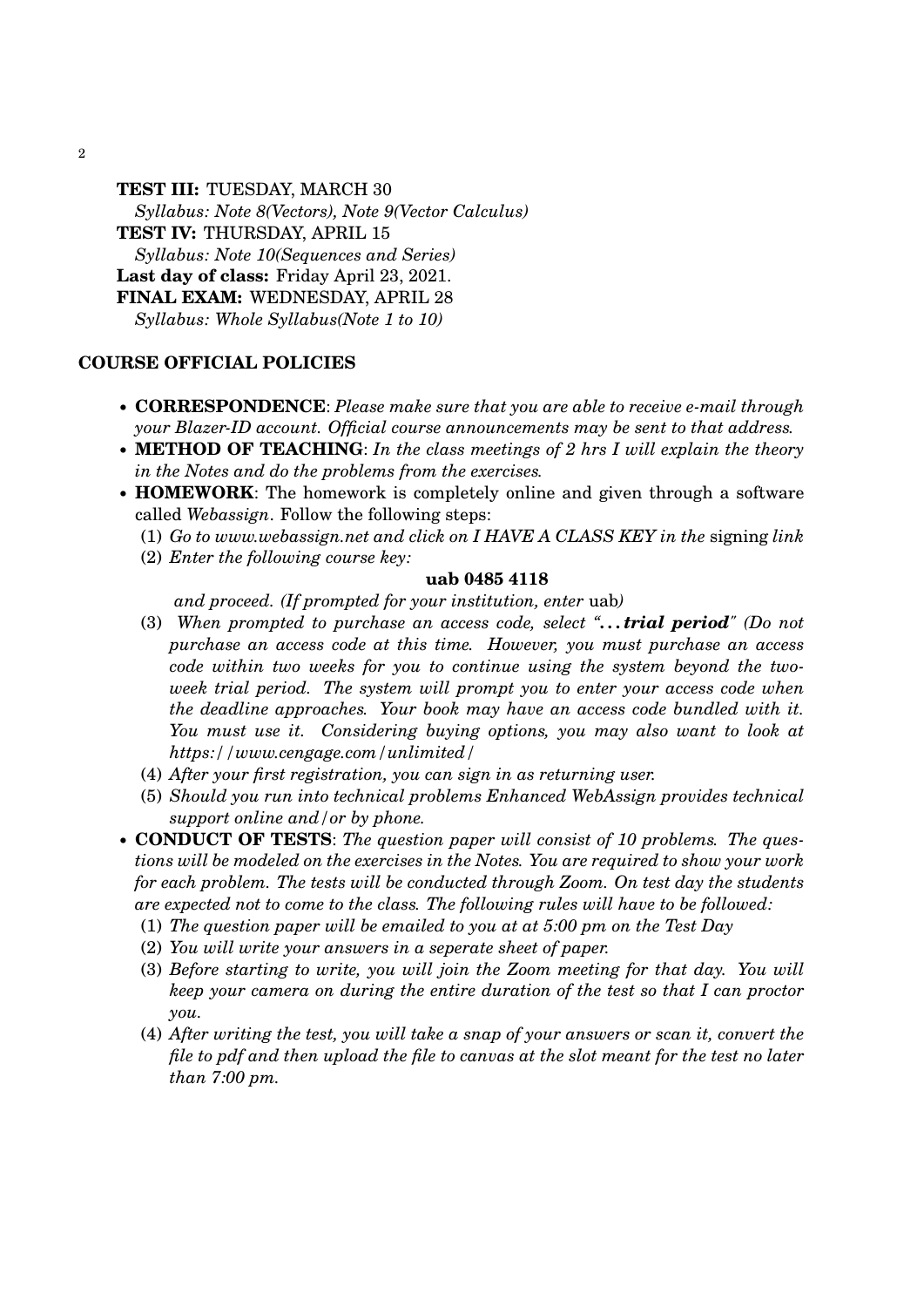- (5) *Any student who will not follow the rules like keeping camera open or submit file on time will be disqualified for the test.*
- **MISSED TEST**: *If a test is missed due to a serious verifiable circumstance or official university business, the test grade will be replaced with the final exam score. Otherwise, if you miss an exam you will receive a zero score for this exam. In the unlikely event when two or more midterm tests are missed due to a serious verifiable circumstance or official university business, the matter will be resolved on the case by case basis in cooperation between the student, the instructor, and the coordinator of Calculus I classes. In any case you* **must** *inform your instructor of such circumstances* **before** *the exam takes place.*
- **INDEX CARD**: *Calculators (without internet access) will be allowed during any of the tests or quizzes. In addition, students can bring one quick reference card to tests,* including the final exam (i.e., a standard size  $5'' \times 8''$ -index card; both sides can be *used).*
- **ASSESSMENT PROCEDURE**: Student achievement will be assessed by the following measures:
	- **Regular online homework** *Homework carry 6 % of the total course average*.
	- **Four midterm tests.** *Each test contributes 14% to the course average.*
	- **A 150-minute comprehensive final examination.** *The final contributes 30% to the course average*.
	- **–** *Your course performance is your course average (including the final exam score). This is a number between 0 and 100*.
	- **–** *Your final grade is determined according to the following table:*

| Course performance: 88-100 75-87 62-74 50-61 below 50 |  |  |  |
|-------------------------------------------------------|--|--|--|
| Final Grade:                                          |  |  |  |

#### **DSS Accessibility Statement.**

**Accessible Learning.** UAB is committed to providing an accessible learning experience for all students. If you are a student with a disability that qualifies under Americans with Disabilities Act (ADA) and Section 504 of the Rehabilitation Act, and you require accommodations, please contact Disability Support Services for information on accommodations, registration and procedures. Requests for reasonable accommodations involve an interactive process and consist of a collaborative effort among the student, DSS, faculty and staff. If you are registered with Disability Support Services, please contact DSS to discuss accommodations that may be necessary in this course. If you have a disability but have not contacted Disability Support Services, please call(205) 934-4205, visit their website, or their office located in Hill Student Center Suite 409.

**COVID-19 Adjustments for Students.** Students concerned about their attendance as a result of COVID-19 should register with Disability Support Services. UAB Disability Support Services (DSS) has established a process for UAB students to request temporary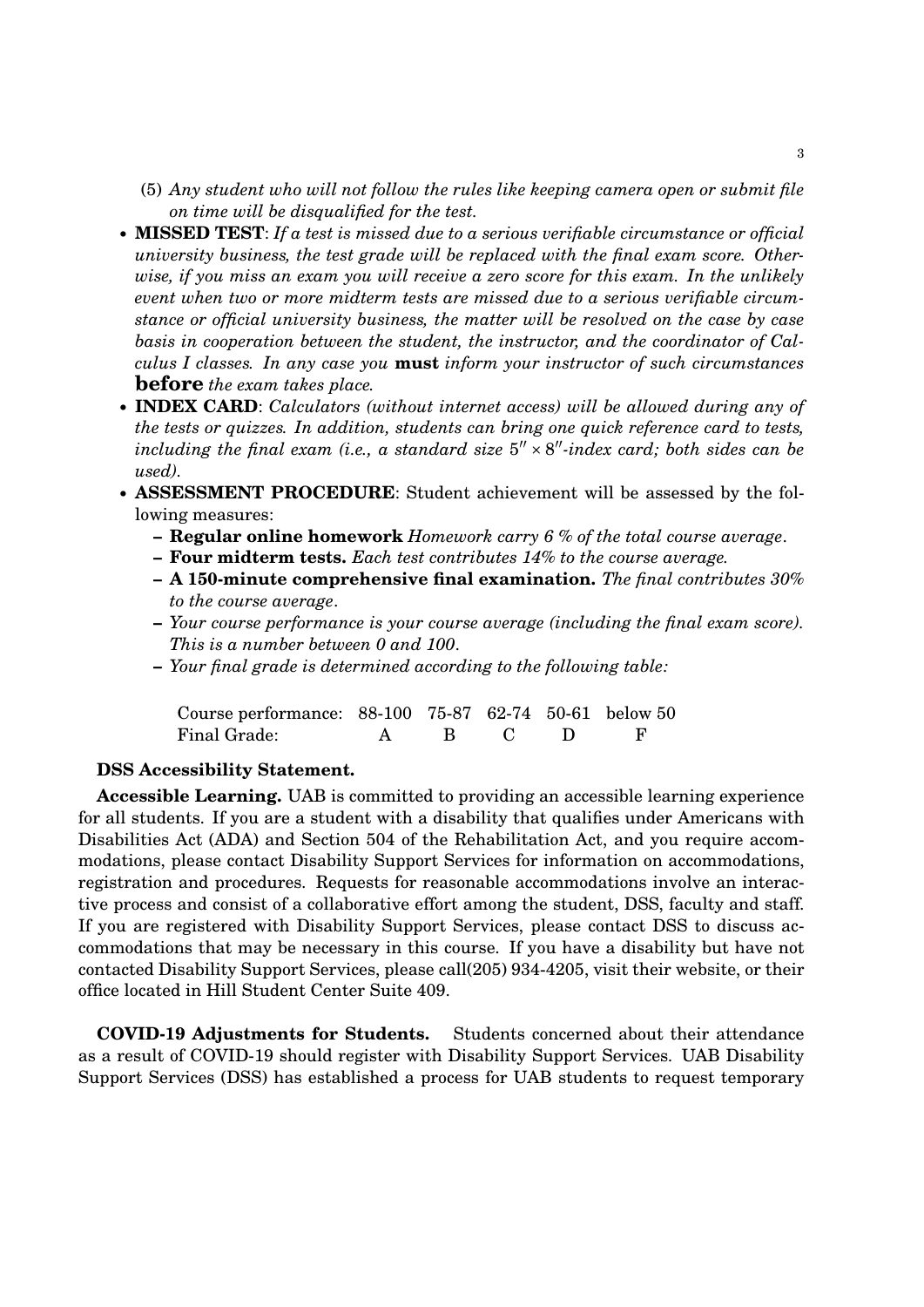adjustments based on the impact of COVID-19. The process is similar to the traditional DSS registration procedures for accommodations based on disability. However, these requests will be referred to as "COVID-19 Related Temporary Adjustments". On the DSS website, there is a section (next to the traditional DSS application process) titled "Request COVID-19 Temporary Adjustments" where students can read the process and click to complete an application. On the application, the student must complete an attestation and identify which of the following category(s) applies to their situation. Students will be allowed to submit documentation to support their requests.

- I am 65 or older
- My medical provider has determined that I am an individual who is considered high risk according to Centers for Disease Control and Prevention
- I care for or reside with an individual who has been determined to be high risk according to Centers for Disease Control and Prevention
- I have tested positive for COVID-19
- I am requesting adjustments for another reason

Any questions regarding this process should be referred directly to dss@uab.edu. For qualifying students, DSS staff will create a Notification of Temporary Adjustment Letter (PDF format) which will be provided to students. Students will share this letter, as needed, with instructors to request adjustments.

#### **Title IX Statement.**

The University of Alabama at Birminghamis committed to providingan environment that is free from sexual misconduct, which includes gender-based assault, harassment, exploitation, dating and domestic violence, stalking, as well as discrimination based on sex, sexual orientation, gender identity, and gender expression. If you have experienced any of the aforementioned conduct we encourage you to reportthe incident.UAB provides several avenues for reporting.For more information about Title IX, policy, reporting, protections, resources and supports, please visit UAB Title IX webpagefor UAB?s Title IX, UAB?s Equal Opportunity, Anti-Harassment, Duty to Report, and Non-Retaliation policies.

**Mandatory Masks and Social Distancing Requirements.** In accordance with CDC guidelines and for the health and wellbeing of all faculty, staff and students. Students, faculty and staff are required to wear cloth face coverings or face masks at all times and maintain social distancing (6 feet between individuals in traditional classrooms, or, in instructional laboratories and similar settings) while on the UAB campus. Instructors have the right to ask those who are not complying with these requirements to leave class in the interest of everyone's health and safety. In the event that a student refuses to comply with these requirements, the instructor has the right to cancel class.

Additionally, following other simple practices will promote good health in and out of the classroom, such as frequent and thorough hand washing, wiping down desks and seats